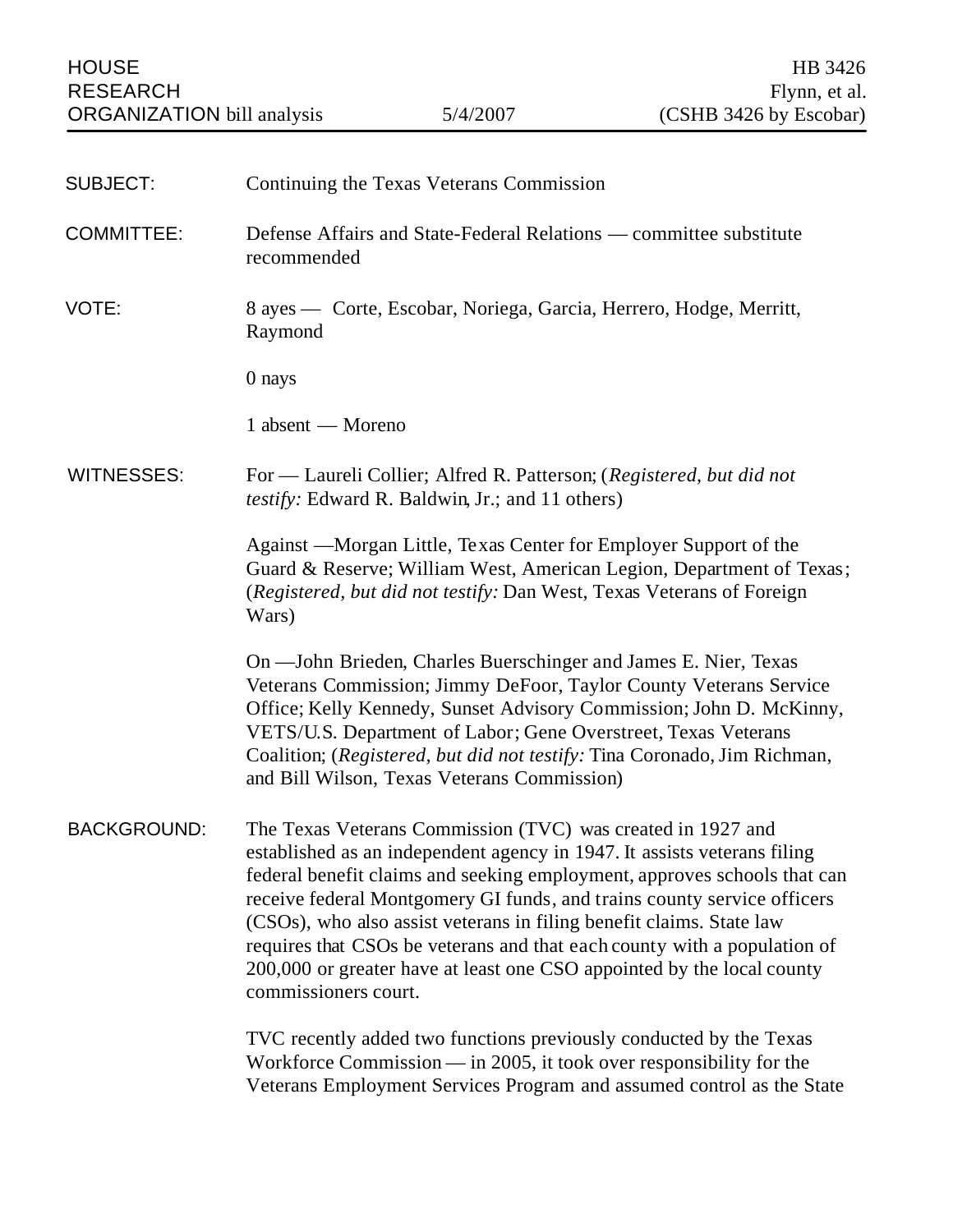|         | Approving Agency for Veterans' Education a year later. The addition of<br>these duties expanded the commission's budget from \$3.7 million to \$15.3<br>million and staff from 97 to 311 employees between fiscal years 2006 and<br>2007. These figures do not include the 257 CSOs, who operate in and are<br>employed by 221 counties.                                                                                                                                                                                                    |
|---------|---------------------------------------------------------------------------------------------------------------------------------------------------------------------------------------------------------------------------------------------------------------------------------------------------------------------------------------------------------------------------------------------------------------------------------------------------------------------------------------------------------------------------------------------|
|         | The governor appoints, upon advice and consent from the Senate, the<br>commission's five voting members, who serve staggered six-year terms.<br>At least three of the members must be honorably discharged from the U.S.<br>military, and one must have a service-connected disability recognized by<br>the U.S. Department of Veterans Affairs (VA). Commission members<br>annually select a chair, vice-chair, and secretary.                                                                                                             |
|         | TVC last underwent Sunset review in 1981 and was continued by the 67th<br>Legislature. If not continued by the 80th Legislature, the commission will<br>be abolished September 1, 2007.                                                                                                                                                                                                                                                                                                                                                     |
| DIGEST: | CSHB 3426 would continue TVC until September 1, 2013. It would<br>require the commission to adopt claims assistance services procedures,<br>create training materials and methods, and coordinate a statewide plan<br>with CSOs and county commissioners courts for providing claims support.                                                                                                                                                                                                                                               |
|         | The bill would add standard Sunset provisions governing gubernatorial<br>designation of the presiding officer, grounds for removing a board<br>member, training of board members, policy and rulemaking, use of<br>technology, complaint documentation, unbiased appointments, separation<br>of policymaking and staff functions, public testimony, and dispute<br>resolution procedures. It would add an amended version of the standard<br>Sunset provision on conflicts of interest, allowing a person to serve on the<br>commission if: |
|         | the person or the person's spouse was an officer, employee, or paid<br>consultant of a statewide or national veterans service organization<br>or Texas trade association; or                                                                                                                                                                                                                                                                                                                                                                |
|         | the person or the person's spouse was employed by or participated<br>in the management of a veterans service organization.                                                                                                                                                                                                                                                                                                                                                                                                                  |
|         | <b>Statewide plan.</b> TVC would be required to develop, by rule, coordination<br>procedures with CSOs and county commissioners courts to create a<br>statewide plan for providing claims assistance services. The plan would<br>include or identify:                                                                                                                                                                                                                                                                                       |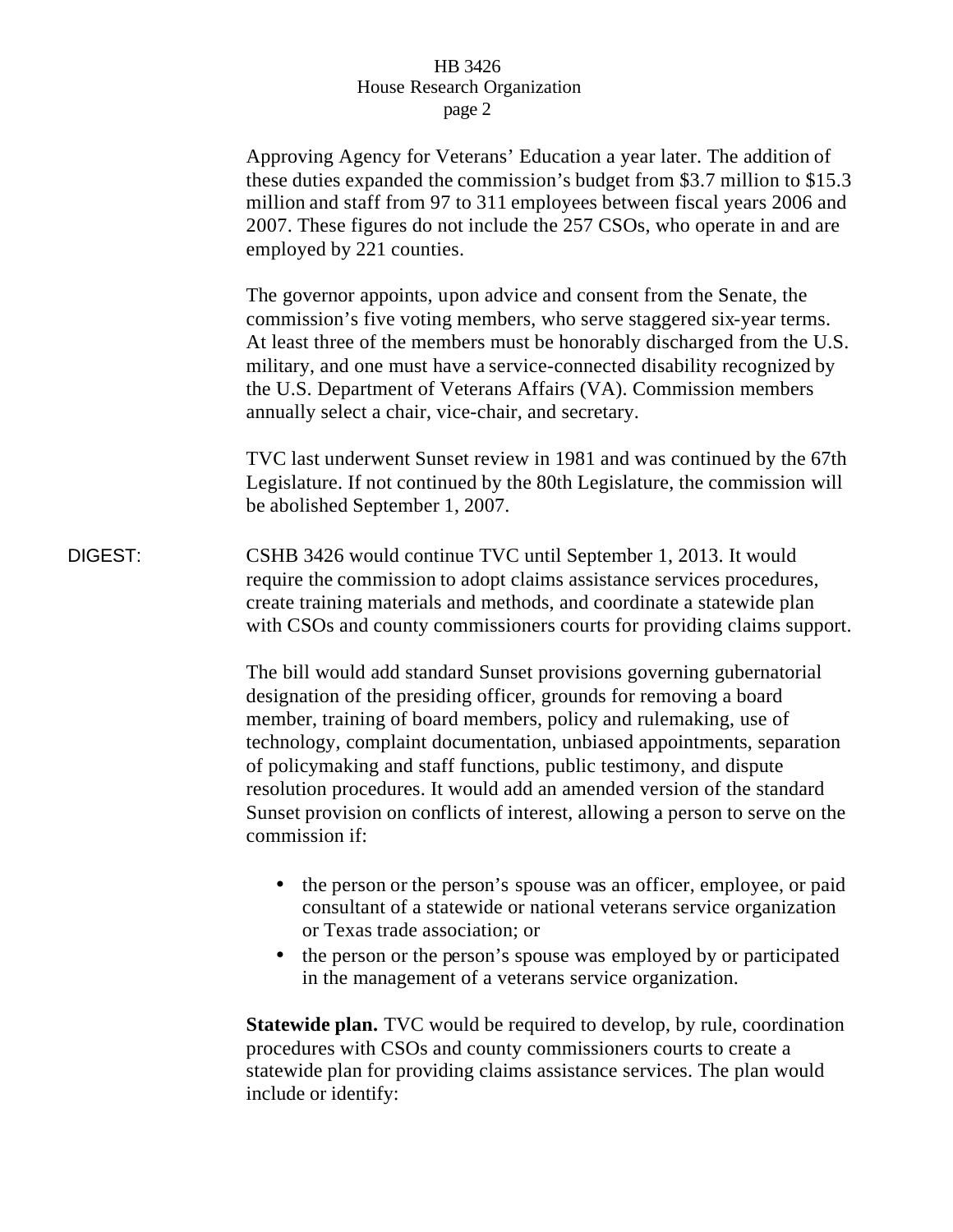- shared objectives of the three entities;
- a recruiting plan for CSOs and a way to encourage these officers to obtain VA accreditation;
- a procedure for consulting with counties to determine the most effective locations for county service offices;
- TVC's oversight role for claims and appeals prepared by CSOs;
- a method for providing CSOs with technical assistance;
- a method for documenting CSO performance that would include on-site visit reports, and providing this information to county judges and others who supervise CSOs;
- a way to incorporate CSOs into VA appeals hearings to represent veterans or appear as witnesses, as needed, and explore ways to pay for CSO travel costs connected with these appearances; and
- procedures to regularly update CSOs on changes in VA policies and procedures and other information.

**Claims assistance services.** The bill would require TVC to adopt procedures to administer claims assistance services, including:

- criteria for determining whether an initial claim was substantially complete and met basic federal eligibility requirements;
- a process for expediting a claim based on hardship, including whether the veteran was in immediate need, was terminally ill, had a verifiable financial hardship, or had a disability that presented an undue burden;
- a procedure to counsel veterans on the pros and cons of pursuing a claim;
- a process to ensure adequate documentation and development of a claim or appeal;
- criteria for deciding whether to appeal a decision of the VA;
- a requirement for a claims counselor to report to the VA if the counselor had direct knowledge that a claim contained false or deceptive information;
- a procedure for prioritizing a claim; and
- a procedure for providing alternatives for claims assistance services when prioritizing a claim is not appropriate.

TVC would be required to consult with the VA in developing these procedures to: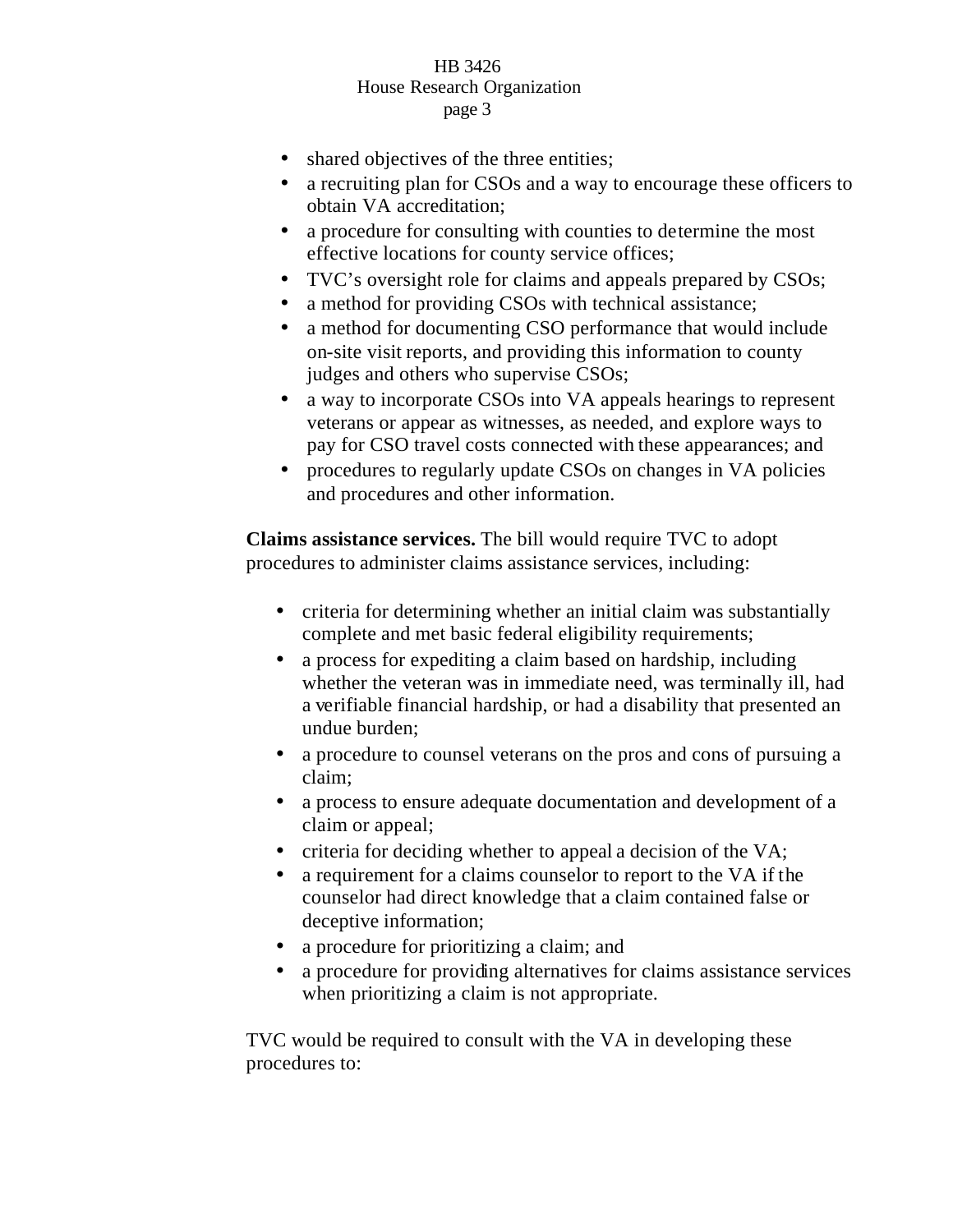- ensure TVC's services were not unnecessarily duplicative of those provided by the VA;
- ensure that the procedures would provide for dispute resolution at the lowest level of the VA's benefit decision process; and
- ensure that TVC employees would not be improperly involved in the adjudicated claims.

TVC also would be required to consult with the VA to coordinate and streamline services between the two entities, including:

- identifying processes to update changes to veterans' cases and power of attorney designation;
- cooperating to expedite hardship cases and appeals; and
- identifying opportunities for the VA to provide the commission with data needed to track claim progress and outcomes.

**Training.** CSHB 3426 would remove requirements for CSOs to maintain certification through attendance of an annual training conference and instead would require the officer to complete continuing training required by the commission. TVC would be required to develop and implement procedures for training officers and establish rules to carry out these goals. These training methods could include Internet-based seminars, video conferences, and VA training. TVC would be required to develop and approve course materials, training curriculum, and examinations that would be used for CSO certification and VA accreditation.

TVC would be required to update these materials after consulting with the VA — to ensure the materials were accurate and met applicable federal standards; and accredited CSOs — to ensure the materials included issues developing at the county level.

TVC would be required to develop a training handbook with instruction and case studies covering:

- general assistance techniques, such as how to provide information regarding state and federal benefits and referrals for other services to other agencies;
- counseling techniques for dealing with veterans, their family members, and other eligible dependents filing benefits claims;
- basic information on VA procedures and processes, including how to accurately complete and support claims and appeals forms;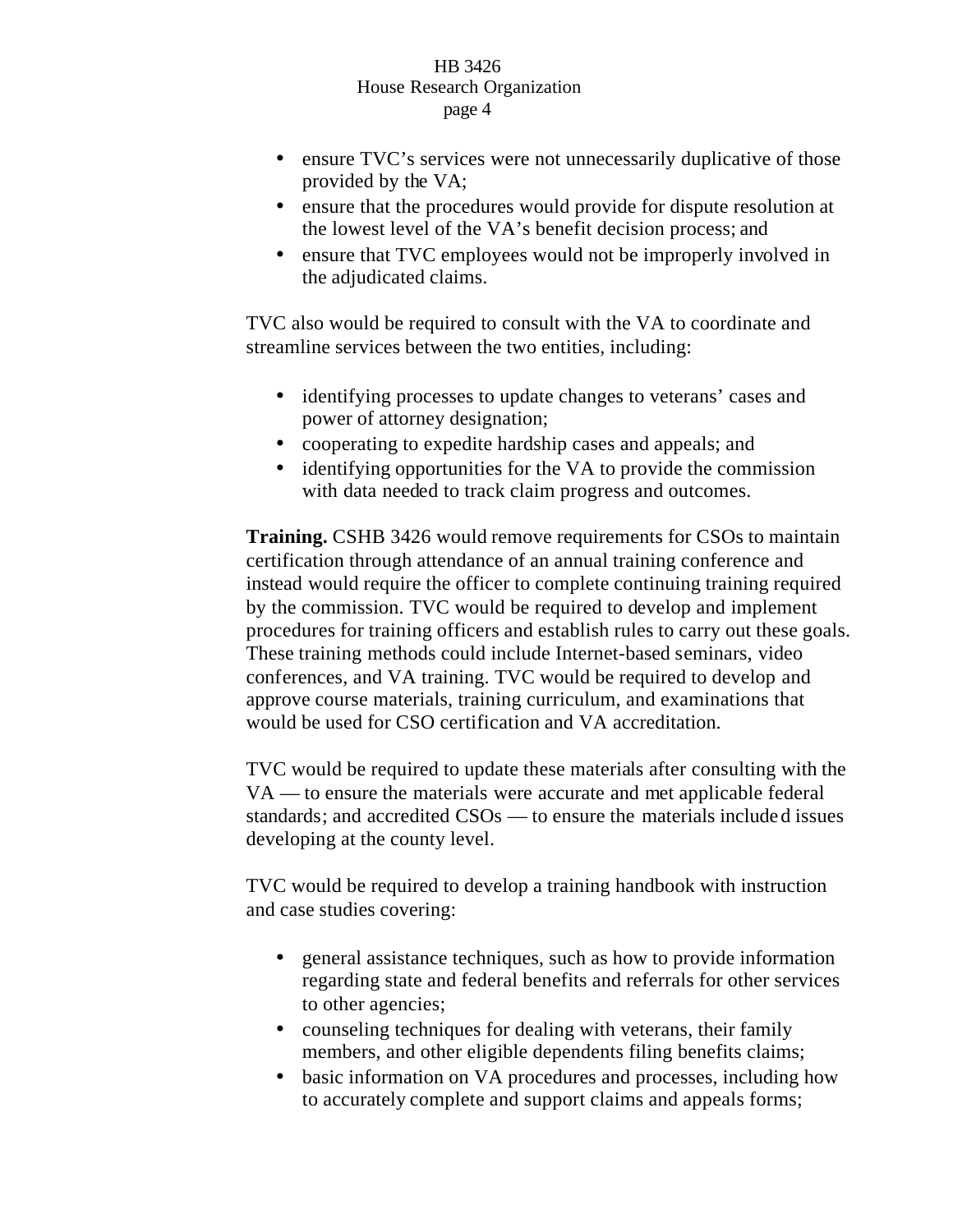- methods of collecting required documentation to develop claims and appeals and keep track of their status;
- methods of documenting progress of a case and updating the person who filed the claim; and
- methods of aiding those eligible to appeal decisions.

**Rules.** The commission would be required to adopt procedures for receiving input and recommendations from interested parties regarding its development of rules and policies.

**Effective date.** This bill would take effect September 1, 2007. The board member training requirements and eligibility would affect only TVC members whose term began on or after that date. Changes governing complaint procedures would apply only to complaints received on or after that date.

The commission would be required to comply with provisions covering complaint documentation, claims assistance, separation of policymaking and management responsibilities, rules development, public participation, training, use of technology, and development of a statewide plan by March 1, 2008.

TVC would be required to comply with and implement any non-statutory recommendations adopted by the Sunset Advisory Commission and report back to the commission on this implementation by November 1, 2008.

**SUPPORTERS** SAY: CSHB 3426 appropriately would continue the Texas Veterans Commission, which was found by the Sunset Advisory Commission to provide a vital service to veterans who have risked their lives and suffered significant health impacts from serving their country. Even though the commission has not undergone Sunset review in more than 25 years, it was found to be serving its clients very well, and this bill would revise and update its governing policies to ensure the continuation of these services as the veterans' population increases with the return of troops from Iraq and Afghanistan.

> **Sunset date.** To allow more time for TVC to adjust its procedures to take into account its two new functions, the bill would extend by two years a Sunset commission recommendation to reevaluate TVC in 2011. Both of the new TVC functions are scrutinized by federal agencies, which would ensure they were being conducted properly. Additionally, with the number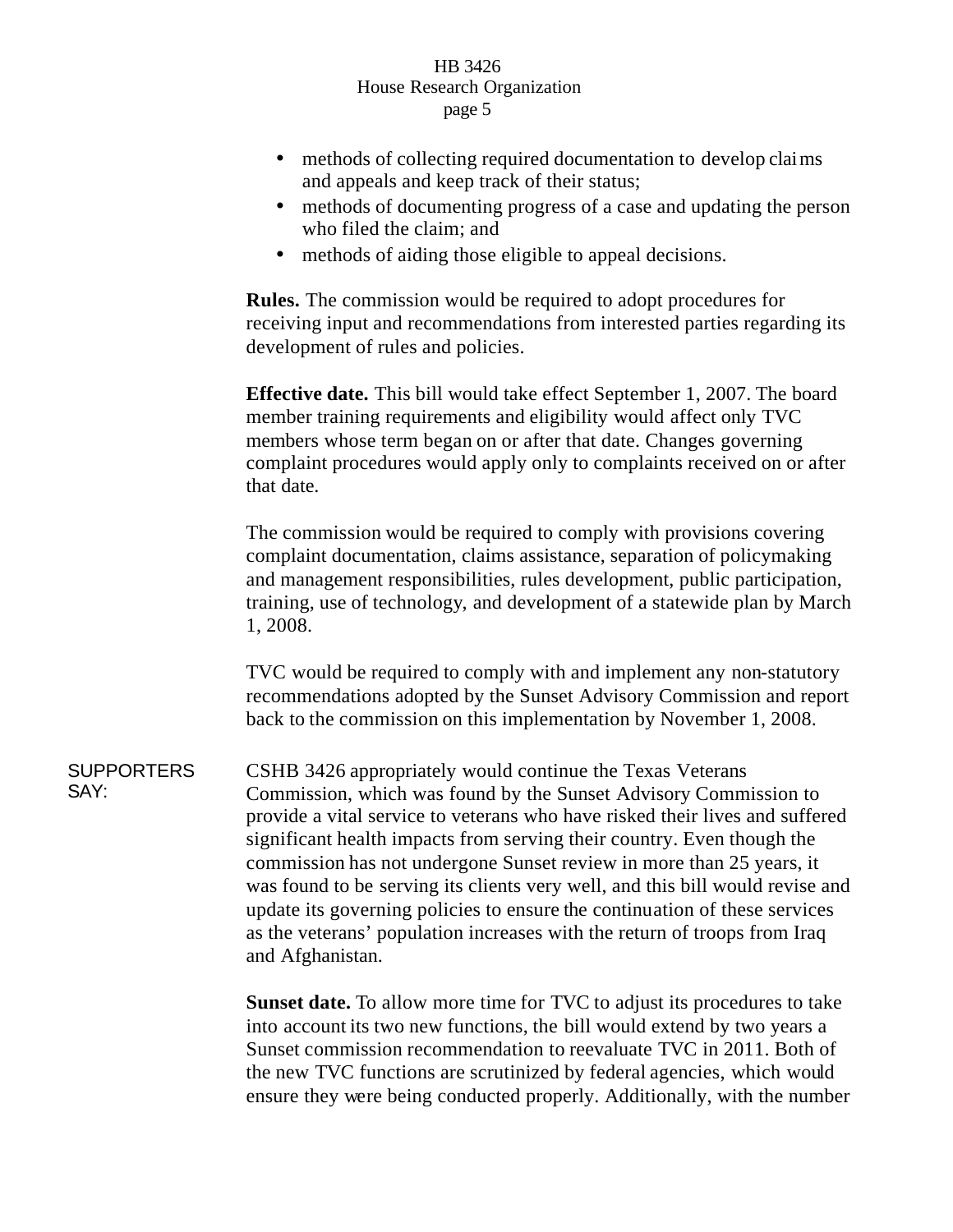of veterans likely to be returning from Iraq and Afghanistan, delaying the next review until 2013 would provide for any new demands this influx would place on the commission's duties. Any pressing concerns that arise in the interim could be addressed by a subsequent Legislature.

**Conflicts of interest.** Because of the commission's unique membership, this bill would amend a standard Sunset provision governing conflicts of interest. Most veterans are affiliated with outside groups, and those who are in leadership positions with these groups are just the sort of people who should be considered for a seat on the commission. This type of expertise would be an invaluable benefit for the commission, and it is highly unlikely that one veterans group would advocate an agenda that conflicted with that of another group.

**Statewide plan.** Because CSOs and TVC provide similar services, creating a mechanism for the commission to integrate these officers into a statewide plan would provide a better level of service to veterans across the state. TVC does not have authority over CSOs, but it does train and certify them. The bill would not create new bosses for CSOs. It simply would take advantage of the state's relationship with them and give TVC the task of finding better ways to coordinate their efforts.

**Claims assistance services.** The bill would require TVC to prioritize its claim procedures to better account for the urgency and validity of certain claims. The Sunset Commission found the current system for pursuing claims to be inadequate because it pursues all claims that come its way. Although the process allows veterans an opportunity to air their grievances, it takes staff and resources away from more legitimate claims requiring more immediate attention. This bill would create a formal way for the commission to prioritize and document cases and encourage TVC to use technology to more efficiently share case information and track claims progress.

**Training.** CSHB 3426 would eliminate a current mandate for CSOs to attend annual training conferences and instead provide continued training to the officers to maintain certification. The current procedure has slowed the process of training new CSOs and takes them away from their offices, where their time would be better spent helping veterans to submit claims. A comprehensive training library that would compile the best practices of the commission would better serve CSOs today and in the future.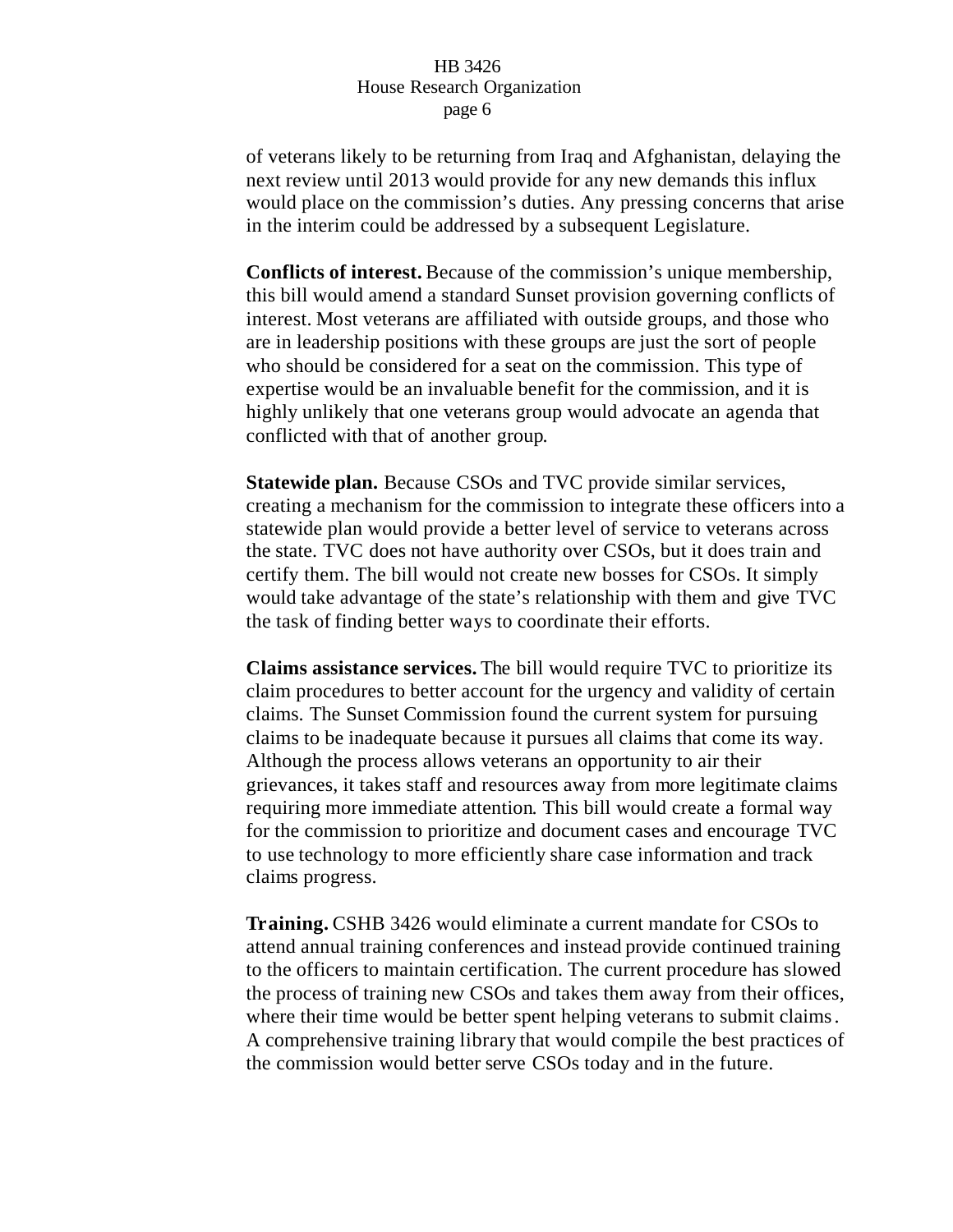**OPPONENTS** SAY: Although no one disagrees with TVC's role and performance, this bill would go too far in some of its requirements, especially those that would require a state commission to oversee and involve itself with county business.

> **Sunset date.** Because of the two functions recently added to the TVC, and its lack of a substantial record in handling these duties, the Sunset Advisory Commission recommended that the agency be reviewed during the legislative session in 2011. Prior to assuming these duties, TVC was a small, single-task agency, and it would make sense to review this transition sooner rather than later.

> **Conflicts of interest.** The conflict of interest language should be amended to reflect the provisions included for most other state agencies. The conflict of interest provision recommended by the Sunset Commission would bar a veteran only from serving concurrently on the commission and in a leadership role with a veterans group at the state or national level. It would not affect those who simply were members of an outside organization, nor would it prevent someone who had once or was planning to serve in the leadership of an outside organization from being a TVC member. This recommended provision is not a response to any previous problems but would be a proactive measure designed to prevent any future problems if, for example, one veterans group stood in opposition to another on a major issue before TVC.

> **Statewide plan.** Counties and CSOs have the best insight into their resources and how best to serve their veterans. CSHB 3426 erroneously would require TVC to insert itself into a decision-making process in which it is not fully qualified to participate. The commission should not tell counties where to locate their offices, nor should it be involved in assessing the work of CSOs, who report to county commissioners. TVC sees only a fraction of the work these officers do, and any assessment it made would be incomplete.

> **Claims assistance services**. TVC should not require claims counselors to report to the VA any deceptive or false claims that have been filed. The commission does not have the investigative tools to determine the veracity of the claims, and at some level must trust the word of its counselors and veterans.